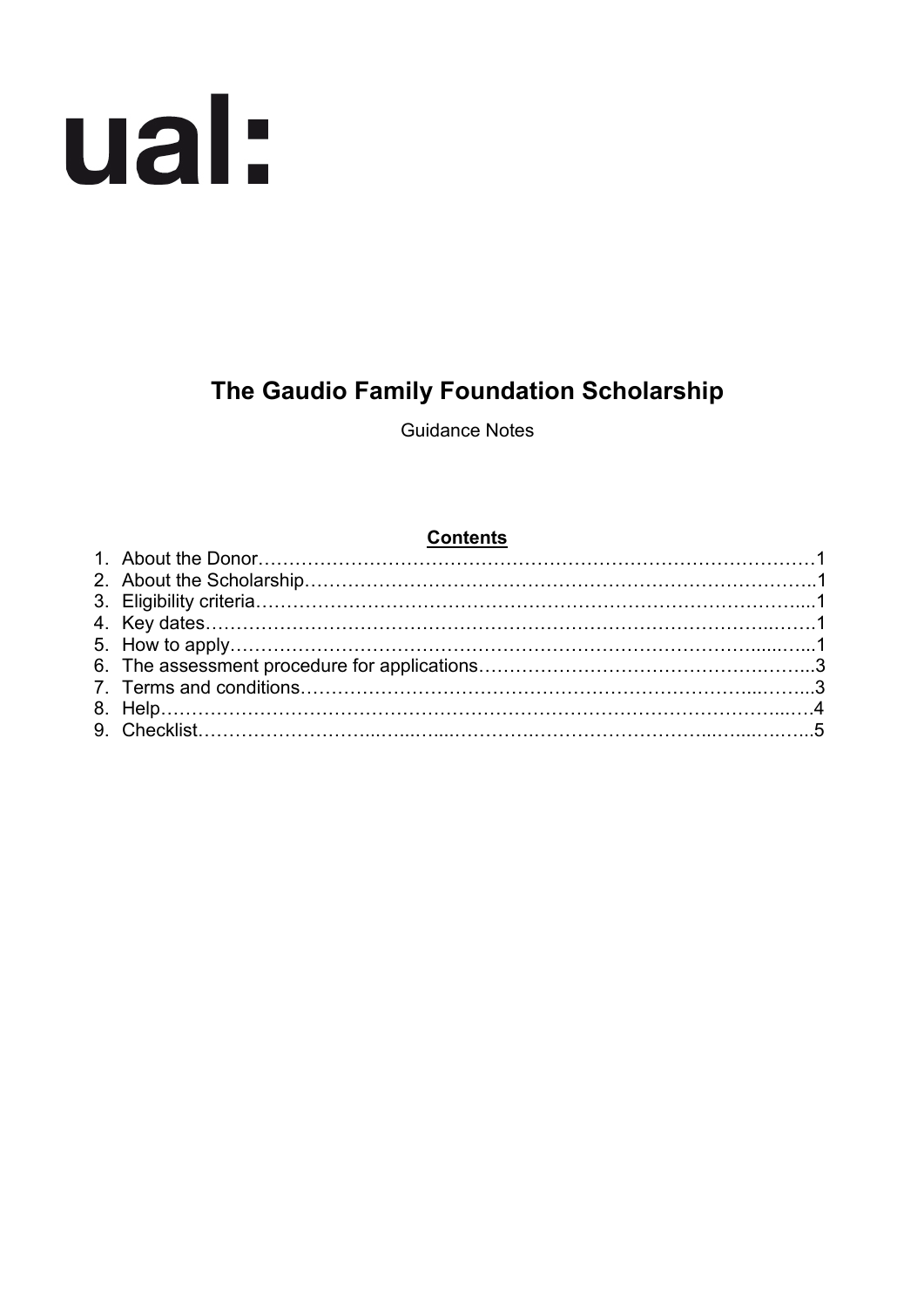### **About the Donor**

The Gaudio Family Foundation Scholarship was established in 2019 by The Gaudio Family Foundation to support International postgraduate students at University of the Arts London.

## **About the Scholarship**

- **£40,592**
- For **tuition fees**, **course costs** and **living expenses**
- For 1 **International** student
- Studying **MA Fashion Futures** at **London College of Fashion**

The scholarship will be assessed on the basis of financial need and academic merit. It will provide a contribution towards tuition fees, course costs and living expenses for the duration of the course.

Applications are particularly welcome from students from Black and Minority Ethnic backgrounds who are in financial hardship and will benefit from undergraduate studies to realise their full potential.

## **Eligibility criteria**

To be eligible for The Gaudio Family Foundation Scholarship students must be:

• Considered an International student for fee purposes

#### **AND**

• Accepted on the full-time **MA Fashion Futures** course at **London College of Fashion**, UAL commencing in September 2022

#### **Key Dates**

#### Closing date:

 $\overline{a}$ 

All applications must be received by **Thursday 30 June 2022. N.B.** We cannot accept applications that are incomplete or arrive late

#### **How to apply**

Applications for this scholarship must be made by filling in an online application form via the funding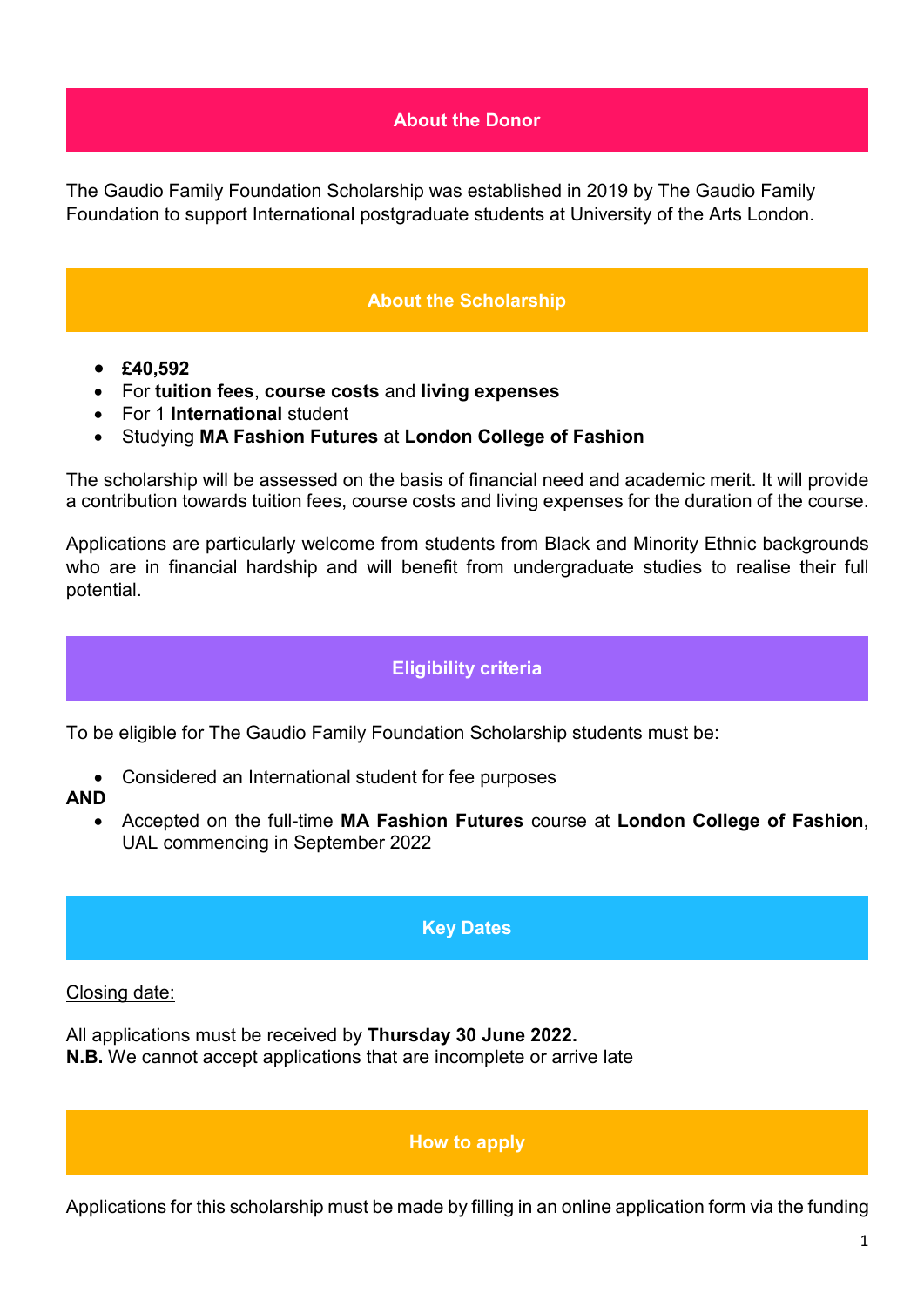tab in the [UAL Student Portal](https://sits.arts.ac.uk/urd/sits.urd/run/SIW_LGN)

In addition to the online application form, you will need to upload the following supplementary materials:

- 1. An electronic portfolio uploaded on the Student Portal containing **one PDF document [20MB maximum]** which should be an example of what you consider to be your best work for the Selection Panel to review. It must include:
	- $\circ$  a title page with your name and course title
	- o an introductory page of no more than 500 words explaining your work, methodology and inspiration
	- o **For image based courses**, your upload should have up to 15 pages of images with **each image** numbered and clearly labelled showing the date of production and, if relevant, title, size and materials used in the original piece
	- o **For theory based courses**, an essay/written project of what you consider to be your best work for the Selection Panel to review
	- o Your portfolio can be a combination of images and essays if necessary.
- 2. A copy of your most up to date Curriculum Vitae (CV) or Résumé (uploaded to the student portal)
- 3. Evidence of your household income (uploaded to the student portal)

Examples:

- i. Student's bank statements for the last 3 months *and*
- ii. Parent's or Partner's most recent pay slips for the last 3 months *or*
- iii. Parent's or Partner's annual tax statements *and*
- iv. External scholarships *and*
- v. Investments, bonds and savings for parents/partner and student

**N.B.** If you are a **dependant** then your household income includes the income of your parent(s) / guardian(s). If you are an **independent student**, your household income includes the income of your partner**.** Translated and original copies should be provided if the original copy is not in English language

4. Evidence of medical condition (if applicable)

Examples:

i Doctors' / Hospital letters

**N.B.** These should be from a qualified medical practitioner, signed, dated, and from within the past 3 months. Translated and original copies should be provided if the original copy is not in English language

5. Evidence of financial hardship**\*** (if applicable)

Examples:

i Credit card statements

ii Overdrafts

iiiExpenditure

ivOverdue rent letters

v Bailiffs / debt collection letters

**N.B.** Translated and original copies should be provided if the original copy is not in English language

## **NB: If you have any technical issues when uploading your supporting documents to the student portal, please upload your documents via our [online enquiry form](https://forms.arts.ac.uk/funding-student-enquiry-form/)**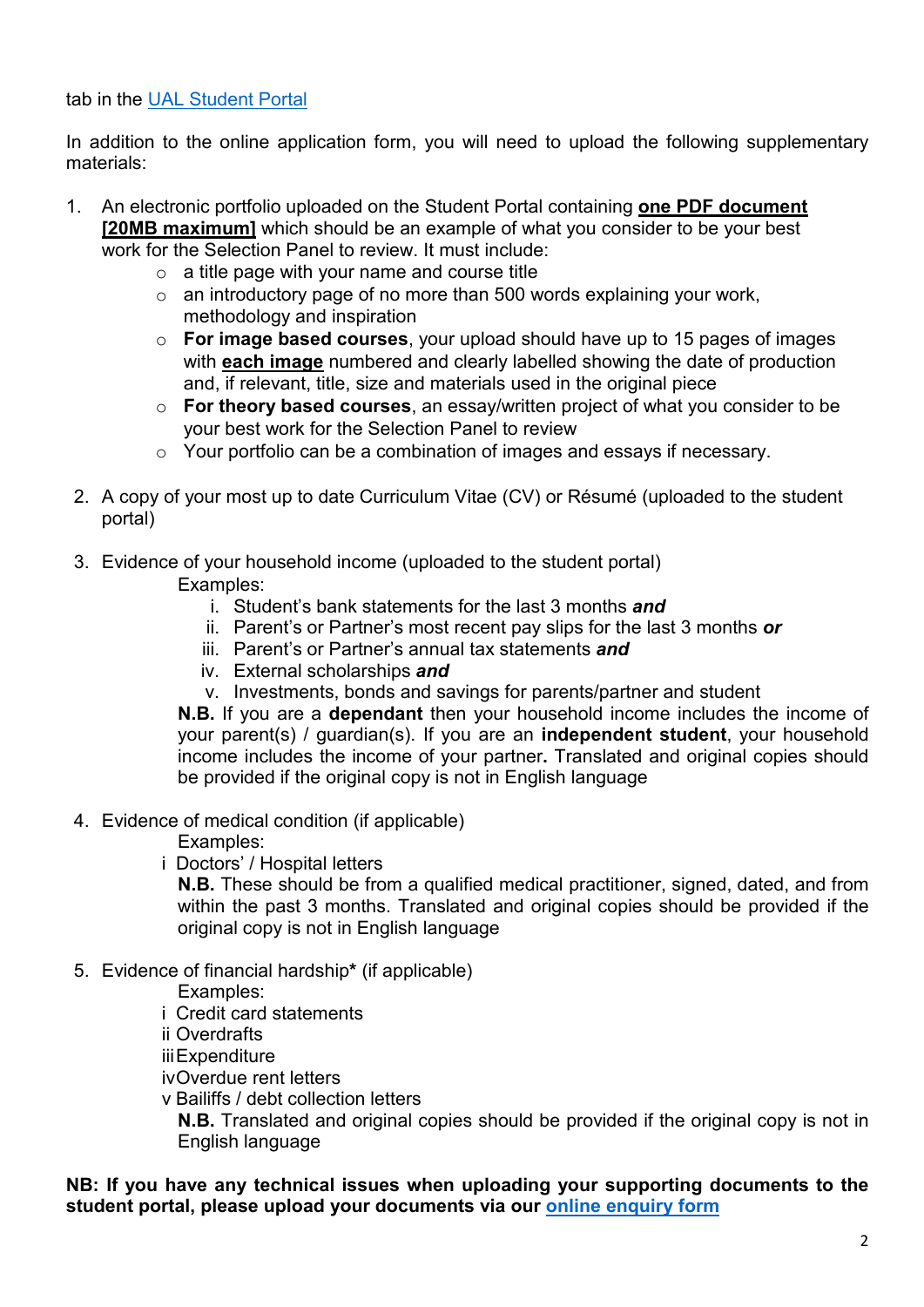\*Financial hardship refers to unexpected events or unforeseen changes that have negative impacts on cash flow or finances. For example: changes in income or expenditure, changes in employment status (such as losing a job or having hours reduced). This does not include last month's rent or bills.

## **The assessment procedure for applications**

Step 1:

After you submit your application, it will initially be assessed by the Student Funding Service at University of the Arts London, where it will be ranked according to financial need. This process will be based on the financial information you supplied in your application.

**N.B.** further evidence may be requested at a later date in order to complete the assessment.

Step 2:

Candidates who meet the financial ranking thresholds will be forwarded to an assessment panel for shortlisting. The assessment panel will consider the applicants based on academic merit and creative excellence.

Step 3:

The panel will make their final selections by marking the quality of application and the readiness of the applicant to achieve a highly in the discipline, and the applicant's ability to articulate how The Gaudio Family Foundation Scholarship will contribute to their studies.

## **Terms and conditions of The Gaudio Family Foundation Scholarship**

The following terms and conditions apply to acceptance onto The Gaudio Family Foundation Scholarship:

- The scholarship will provide a contribution towards your tuition fees, course costs and living expenses
- Tuition fees will be paid directly from the award into the University's Tuition Fees account.
- Living expense and course costs payments will be paid in termly instalments to the award recipient.
- Applicants must enrol on the course in the same academic year for which they have applied for funding. Failure to do so will result in either:

o The application being rejected

**OR** 

- o The award being withdrawn
- For continuing students of EU Overseas fee status, although the tuition fee is the equivalent to that of a Home fee status student, this does not qualify EU Overseas students for awards for Home fee students. Home fees students meet the UK residency criteria and EU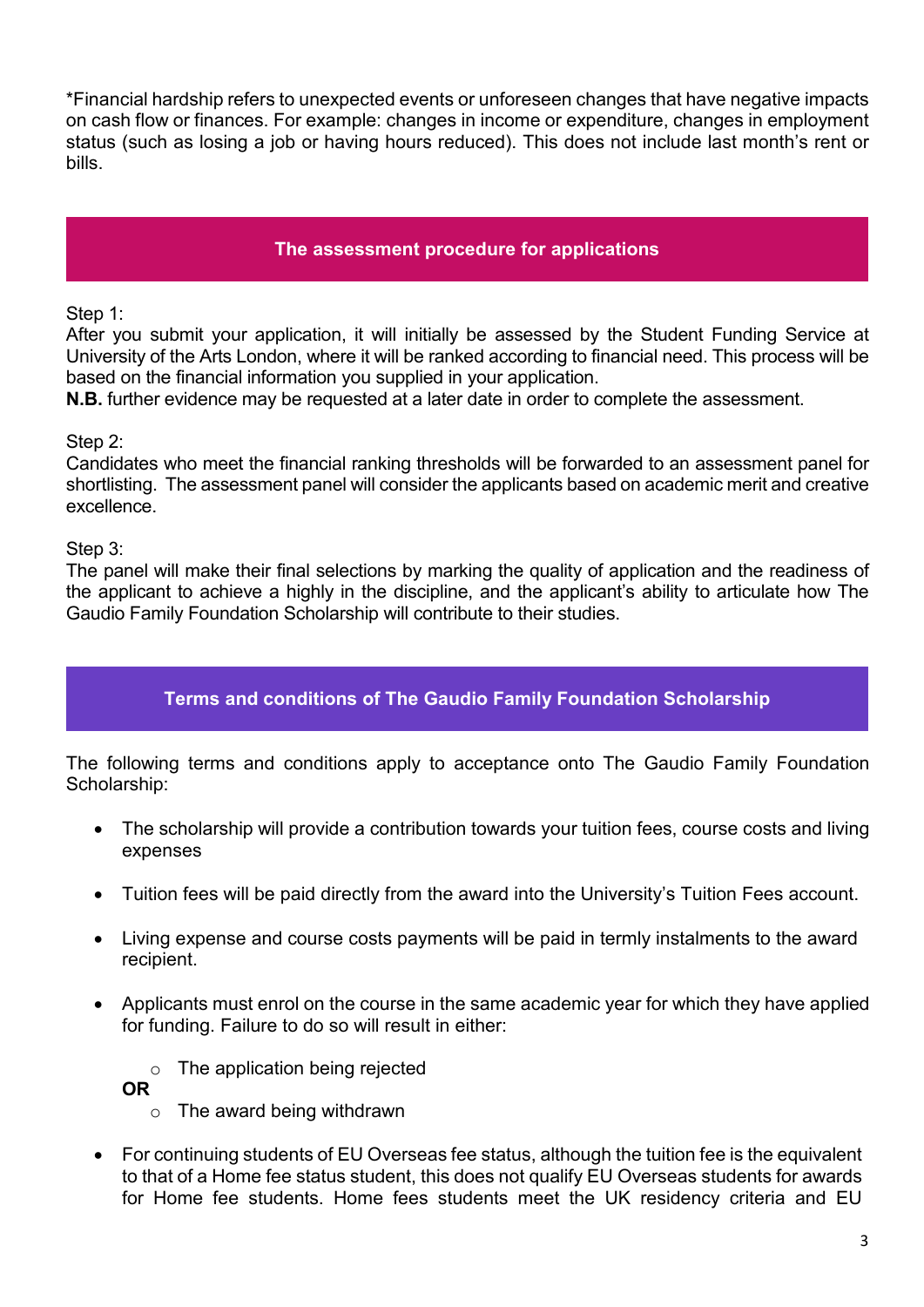Overseas students do not meet the residency requirement but the University is committed to EU Overseas students paying Home fees until the end of their course post-Brexit.

- When assessing financial hardship, the University considers any household income of £80,000 per annum or below as the criteria for financial hardship.
- UAL will share personal data from completed scholarship application forms and portfolios of award applicants with the award donor. Information on academic progress and final results of scholars may be shared with the award donor. **N.B.** It cannot be guaranteed that applicants or scholars data will be as protected as it would be within the European Economic Area if the trustees of the donor are based outside of the European Economic Area.
- Applicants may withdraw consent to share information with UAL and external partnership sponsors at any time by contacting the Student Funding Service via ou[r online enquiry form.](https://forms.arts.ac.uk/funding-student-enquiry-form/) This may result in the application and/or award being withdrawn if UAL is longer able to determine eligibility for support.
- Award recipients cannot be in receipt of more than one UAL affiliated or administered award. Applicants can apply for more than one award, but if offered more than one UAL affiliated or administered award, the recipient will need to choose which to receive. However, in exceptional circumstances, on a case by case basis, we may consider two awards if the combined awards are less than £5000 in total.
- Applicants can be in receipt of a UAL award and a non-UAL award (subject to the terms and conditions of the non-UAL award).
- Award recipients are expected to attend all timetabled classes and tutorials. The only exception to this is periods of absence due to illness and extenuating circumstances. Attendance will be monitored and any student with a poor attendance record may risk their award being terminated.
- Award recipients are expected to attend a small number of College and University events to promote scholarship support to potential donors and to meet with scholarship supporters at these events (both during and after completing their course).
- The award will be terminated if registration/enrolment lapses on any grounds other than a temporary suspension of study due to extenuating circumstances **N.B.** Any absence due to extenuating circumstances must follow university [procedures](https://www.arts.ac.uk/study-at-ual/academic-regulations/course-regulations/extenuating-circumstances-and-time-out)
- No applicant for the award should make any decisions regarding their enrolment, financial arrangements, accommodation or other matters that rely on the outcome of their application being successful.
- All applicants will be informed of the final decision via email.

#### **More Information**

Please contact the Student Funding Service via our [online enquiry form](https://forms.arts.ac.uk/funding-student-enquiry-form/) for assistance or with any